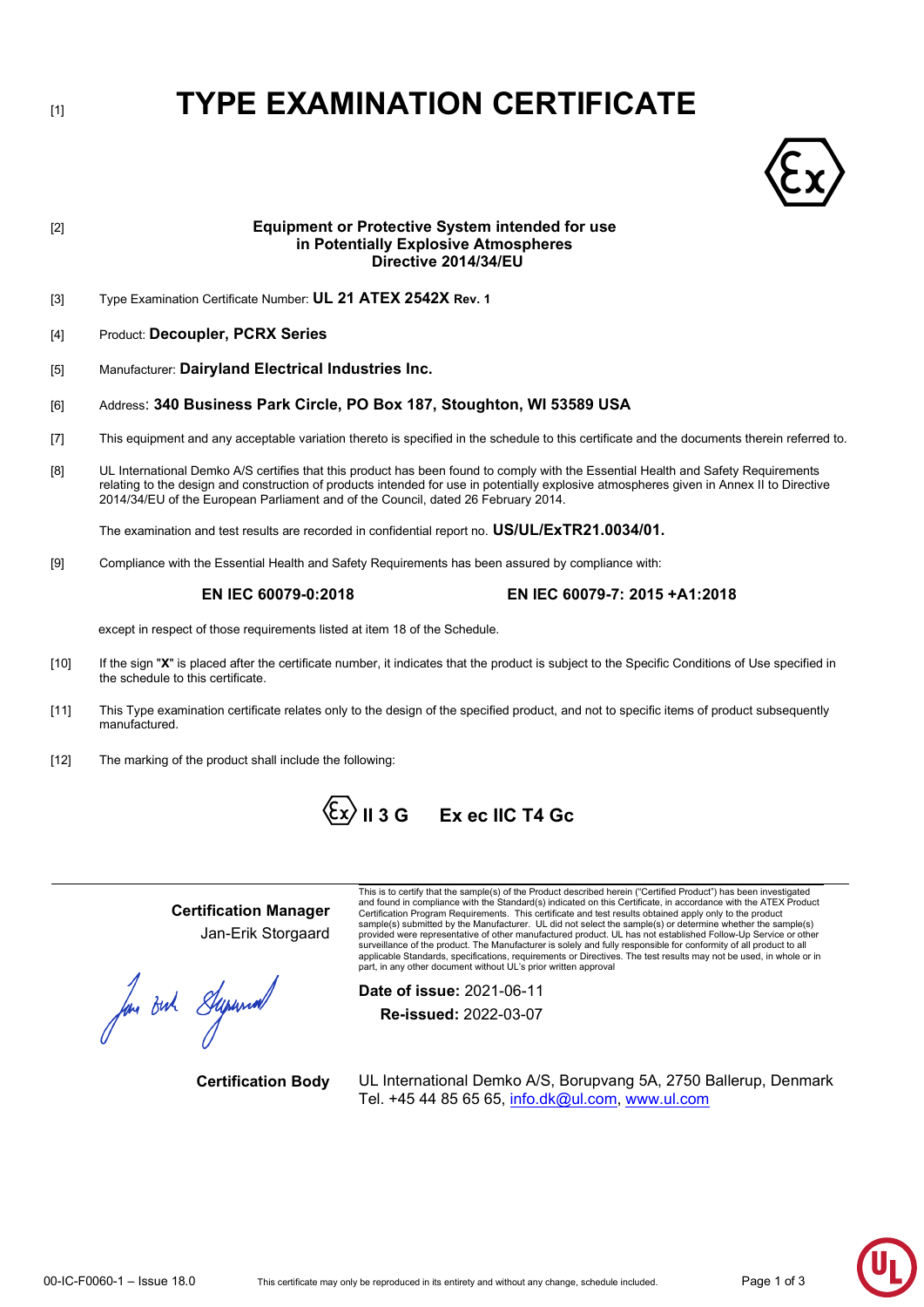### [13] **Schedule** [14] **TYPE EXAMINATION CERTIFICATE No. UL 21 ATEX 2542X Rev. 1**

#### [15] Description of Product:

The PCRX series of decouplers are intended to be used to provide AC grounding and low voltage DC blocking for cathodic protection of pipelines and similar installations in Zone 2 hazardous locations.

The PCRX prevents the flow of direct current while simultaneously providing a low impedance grounding path for steady state induced alternating current, if present. Steady state AC current of up to 45A rms can flow through the device with DC voltage applied within the operating voltage threshold. The PCRX also provides over-voltage protection for both impulse and AC fault current conditions.

Nomenclature for PCRX Series: PCRX – 5kA – 3.0/0.5 I II III

I – Model Series PCRX – PCRX Decouplers

II – Momentary AC Current 3.7kA – Rated for 3.7kA 5kA – Rated for 5kA 10kA – Rated for 10kA 15kA – Rated for 15kA

III – Maximum DC Blocking Voltage

3.0/0.5 – 3V in the negative direction, 0.5 in the positive direction 3.5/0.5 – 3.5V in the negative direction, 0.5 in the positive direction 4.5/0.5 – 4.5V in the negative direction, 0.5 in the positive direction 6.0/2.0 – 6.0V in the negative direction, 2.0 in the positive direction 5.5/2.5 – 5.5V in the negative direction, 2.5 in the positive direction 5.0/3.0 – 5.0V in the negative direction, 3.0 in the positive direction 4.5/3.5 – 4.5V in the negative direction, 3.5 in the positive direction 4.0/4.0 – 4.0V in the negative direction, 4.0 in the positive direction 5.5/2.0 – 5.5V in the negative direction, 2.0 in the positive direction 5.0/2.5 – 5.0V in the negative direction, 2.5 in the positive direction 4.5/3.0 – 4.5V in the negative direction, 3.0 in the positive direction 4.0/3.5 - 4.0V in the negative direction, 3.5 in the positive direction 5.0/2.0 – 5.0V in the negative direction, 2.0 in the positive direction 4.5/2.5 – 4.5V in the negative direction, 2.5 in the positive direction 4.0/3.0 – 4.0V in the negative direction, 3.0 in the positive direction 3.5/3.5 – 3.5V in the negative direction, 3.5 in the positive direction 4.5/2.0 – 4.5V in the negative direction, 2.0 in the positive direction 4.0/2.5 – 4.0V in the negative direction, 2.5 in the positive direction 3.5/3.0 – 3.5V in the negative direction, 3.0 in the positive direction

#### Temperature range:

Electrical data

The ambient temperature range is -40 °C to +50 °C.

## **Maximum AC Steady State Current Rating: 45 A r.m.s**

AC Fault Current Ratings: PCRX-3.7kA:

| . אחו. שינוערו ש                      |                  |
|---------------------------------------|------------------|
| Maximum 50/60 Hz AC Fault Current (A) | Number of Cycles |
| 5,000                                 |                  |
| ,200                                  | 10               |
| 3.700                                 | 30               |
|                                       |                  |

PCRX-5kA:

| . האיט־יאו ש                          |                  |
|---------------------------------------|------------------|
| Maximum 50/60 Hz AC Fault Current (A) | Number of Cycles |
| 6,800                                 |                  |
| 5,700                                 | 10               |
| 5,000                                 | 30               |

#### PCRX-10kA:

| Maximum 50/60 Hz AC Fault Current (A) | Number of Cycles |
|---------------------------------------|------------------|
| 15,000                                |                  |
| 12.000                                | 10               |
| 10,000                                | 30               |

#### PCRX-15kA:

| Maximum 50/60 Hz AC Fault Current (A) | Number of Cycles |
|---------------------------------------|------------------|
| 27,000                                |                  |
| 21,000                                | 10               |
| 15.000                                | 30               |